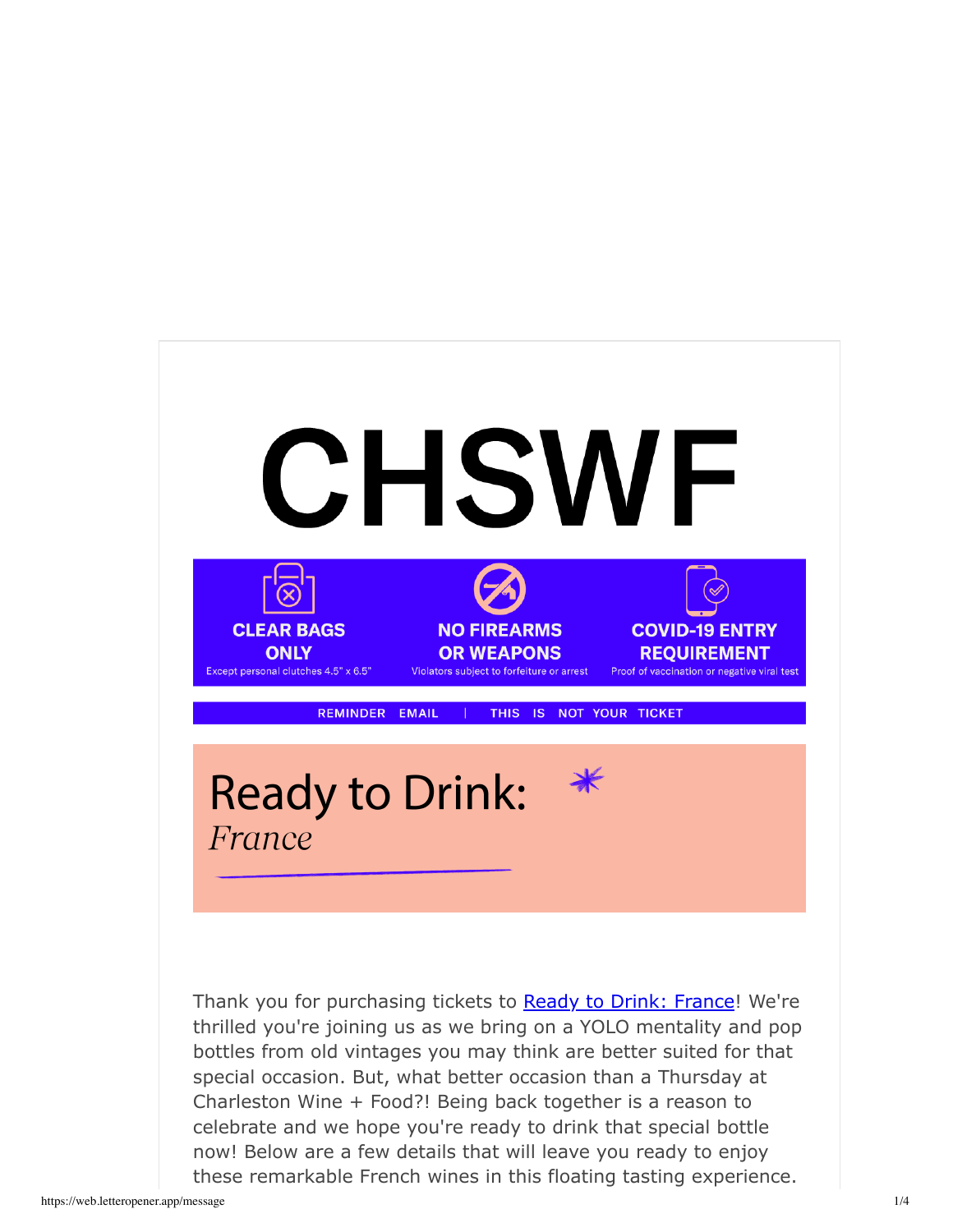WHEN + WHERE

- Date: Thursday, March 3
- Time: 1:00 2:15 PM
- Location: Wine & Company
- Address: 441 Meeting St Suite B, Charleston, SC 29403

## **HEALTH + SAFETY**

Charleston Wine + Food is requiring all guests, staff, talent, and vendors to either: provide proof they are fully vaccinated against COVID-19 OR provide proof of a negative COVID-19 test, taken within 72 hours of each day you are attending. Entrance eligibility is checked at every Charleston Wine + Food event before guest tickets are scanned.

Get verified - Download the free Charleston Wine + Food app on Apple App Store or Google Play; Click the COVID-19 button on the left menu, and follow the prompts.

Visit our 2022 Health + Safety Policy for more information and details regarding COVID-19 entrance requirements.

#### **KNOW BEFORE YOU GO**

- This is a beverage-forward experience; please plan accordingly

- All guests must be 21+ (no infants, children, or pets)

- No backpacks, coolers, or large purses permitted; all bags + persons are subject to search

- ALL BAGS MUST BE CLEAR except for small personal clutches (no larger than  $4.5" \times 6.5"$ )

- Bring your printed or digital ticket via smartphone for entry. We recommend downloading the SquadUP app from the App Store (available via iOS and Android). If you lost your ticket and don't have the app, please visit **SquadUP.com** and follow the steps to retrieve your tickets

- Menus for each event can be accessed via the CHSWF app. Download the app and visit the event in the schedule for the linked menu

- If you are no longer able to attend and the event is sold out with a waitlist demand, you may return your ticket to the Official Charleston Wine + Food Ticket Exchange via Lyte. For more information on Lyte and returning tickets, please take a look at our ticketing FAQ

- Food allergies: accommodations cannot be made at this event

- All events will take place rain or shine; please plan accordingly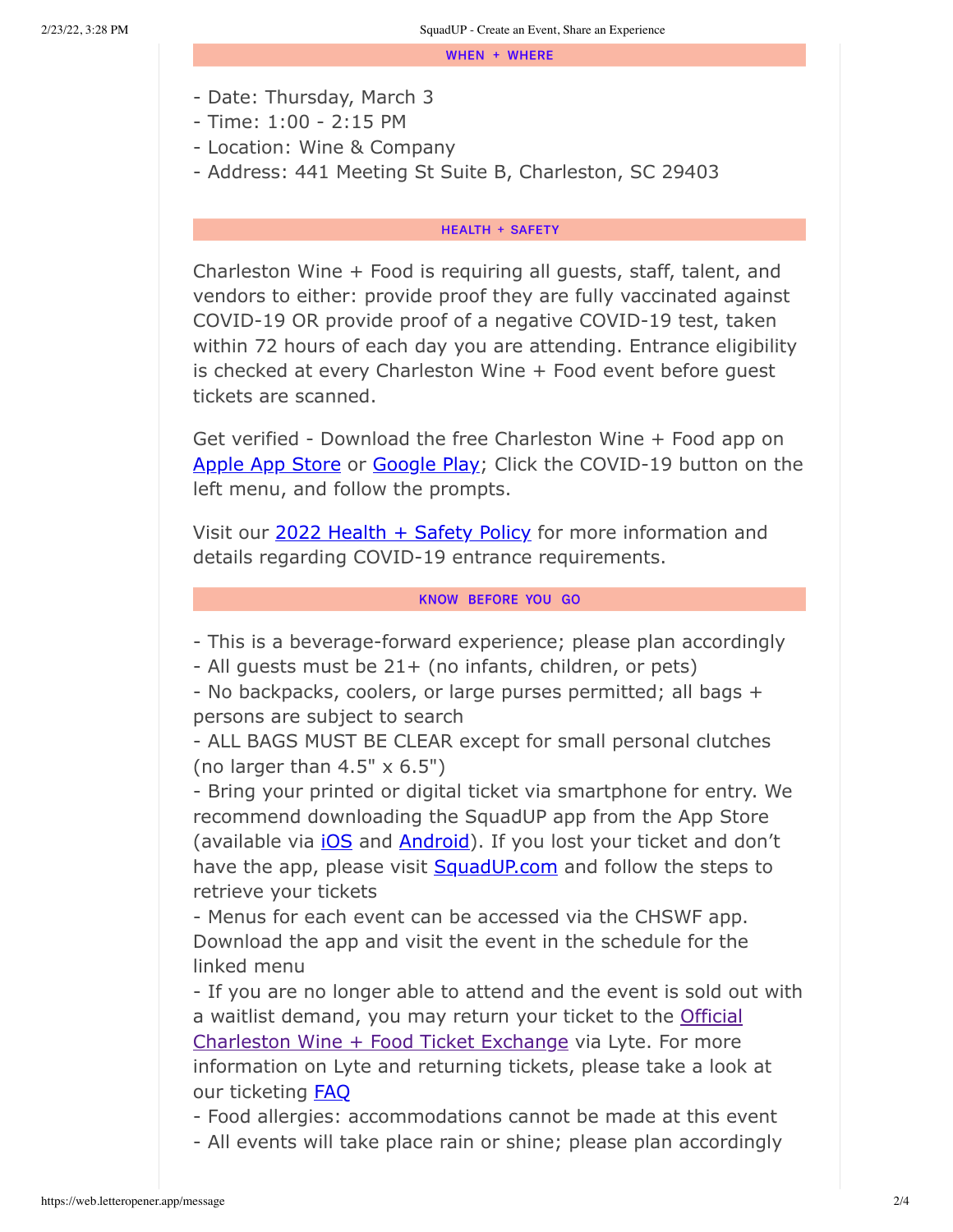**ATTIRE** 

The dress is casual for this event; wear something that makes you feel great + comfortable!

## **TRANSPORTATION + PARKING**

There are a small number of parking spaces reserved for Wine & Company located in the garage beneath the shop. The entrance to the garage is the first left when you turn onto Spring St from Meeting St (the garage entrance closest to Meeting St). We kindly ask that you do not park in spaces reserved for other businesses.

There are also a number of parking lots  $+$  garages located around Charleston. Look for the green "P" signs that indicate parking. Meters must be paid daily (Monday - Saturday) 9:00 AM to 6:00 PM.

Stay safe! Charleston Wine + Food does not want guests to drink + drive. We encourage our guests to utilize rideshare services, which you can download directly to your smartphone. For more information on parking and getting around during the festival, take a look at our **FAQs**.

#### WHAT DO I DO WHEN I ARRIVE?

Please make your way to the main entrance of Wine & Company for the class.

# **APP-SOLUTELY!**

Charleston Wine + Food is excited to announce that we have an app! Available for both Apple and Android products, our app is free to download from the Apple App Store and Google Play Store.

## SWEET SUSTAINABILITY

At Charleston Wine  $+$  Food we strive to produce a sustainable  $+$ environmentally friendly festival. Our sustainable practices include, but are not limited to the exclusive use of compostable or recyclable plateware; commemorative glassware at select events and recyclable glassware at others; oyster shell recycling; and sustainable sourcing. Help us reduce our carbon footprint by taking a moment to follow our recycling and composting instructions throughout the festival.